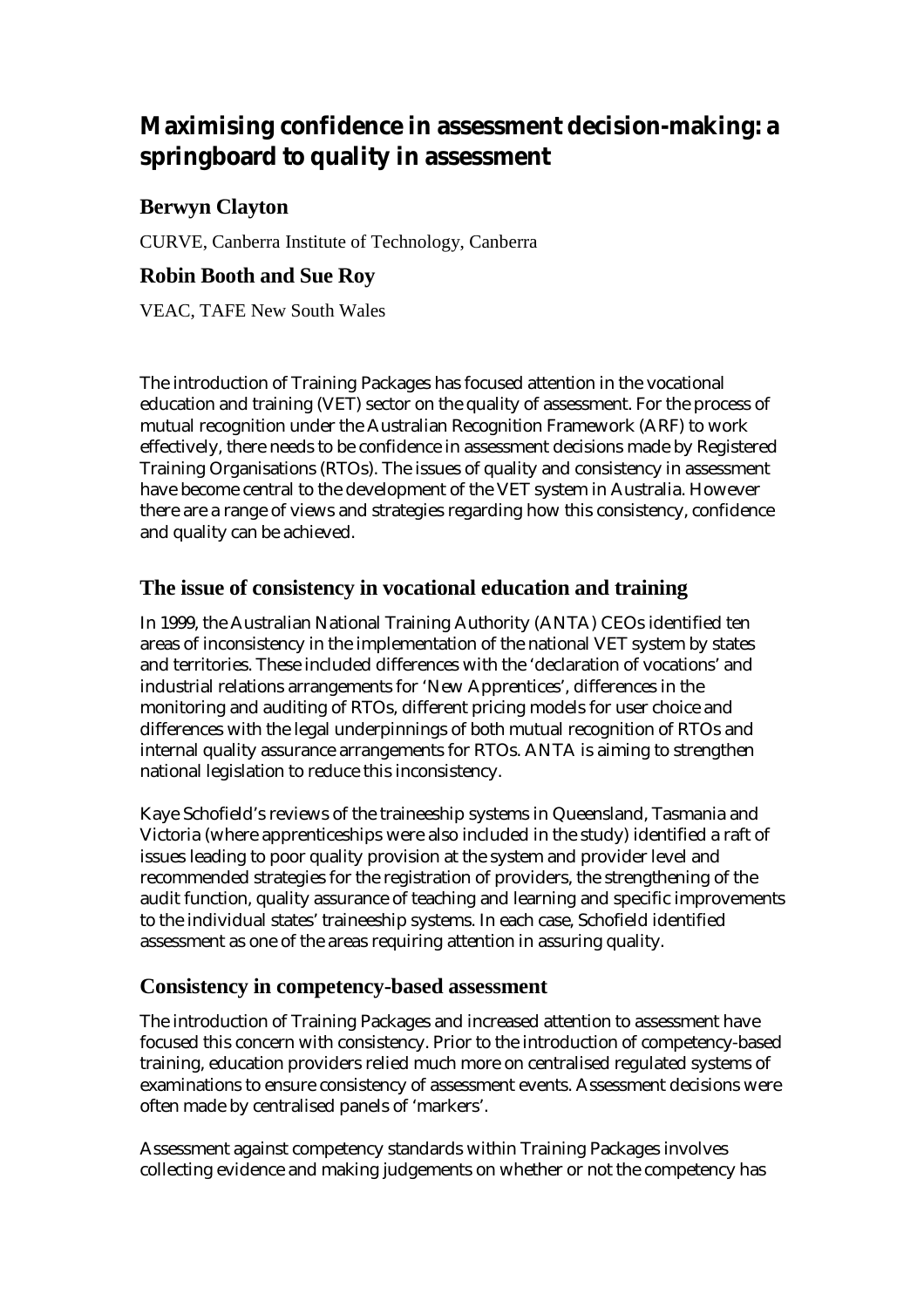been achieved. Various factors including the experience and skills of assessors and the clarity of competency standards themselves can influence the quality of judgements made. The potential variability in factors affecting assessment and the need to maintain flexibility and focus on the learners means there will always be potential for variation in assessment decisions.

In 1999, DETIR Queensland investigated the success of current assessment practices in supporting the new training environment (Smith 1999). The study considered the major issues, practices and changes impacting on the quality of the assessment of training and recommended ways in which assessment practices and approaches may be improved.

Smith found that there is 'significant scope to improve the quality of assessment in terms of validity, consistency, usefulness and cost-effectiveness and that there are a significant number of trainers/assessors whose practices are not supportive of a quality assessment system'. He found an excessive amount of assessment being conducted with the concept that quantity equals quality, too much emphasis on summative assessment, and a lack of quality educational support for trainers/assessors.

Interestingly, Schofield's report of the Tasmanian system (1999) referred to Smith's study. She suggested that concerns about inconsistency may be less the result of inconsistent practice and more the result of a competency-based training system that allows only for a yes/no assessment rather than graded assessment. Many trainees may be assessed as competent yet they will each display varying degrees of capability leading to perceptions of inconsistency in assessment. She concluded that the 'issue of inconsistency in assessment may therefore be illusory', but recognised that other concerns about the extent to which valid, reliable and ethical assessment practices are being universally applied are substantial and require attention.

In early 2000 the National Training Framework Committee (NTFC) commissioned an evaluation project titled Consistency in Competency-based Assessment. The aims of this evaluation were to explore the concept of consistency in relation to a competency-based training system; identify and analyse factors that may impact positively or negatively on the consistency of assessment processes and outcomes, particularly in regard to Training Packages; and identify strategies for maximising consistency. The recommendations of this evaluation were concerned with the need to strengthen competency standards and include more specific advice in assessment guidelines as part of Training Packages. They also encompassed the strengthening of the audits of RTOs, assessor training and ongoing professional development and the introduction of an assessment review process for RTOs. This review process involves validation of assessment decisions by assessors to review the RTOs' assessment materials, processes and outcomes. Following this research ANTA is aiming to strengthen the aspects of assessment practice on which RTOs will be audited.

The term consistency in assessment is being used here to cover the assessment principles of validity, reliability and fairness. For assessment processes to produce consistent outcomes, they must assess what they are supposed to assess and produce similar outcomes when used by the same assessor or different assessors with candidates of equal competence at different times and/or places. Assessors must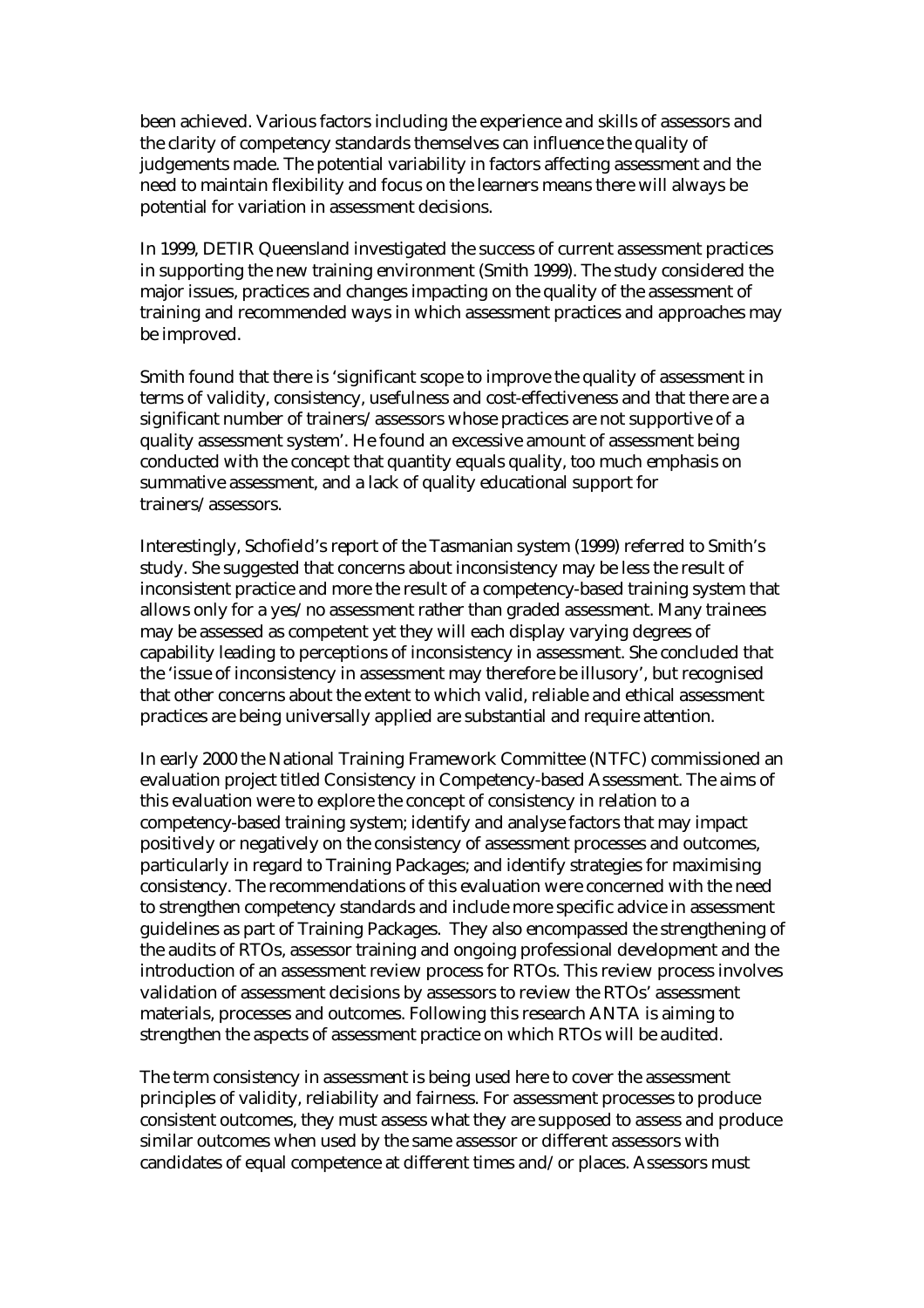have a shared understanding of the standard and the basis on which assessment decisions are made and what constitutes sufficient evidence.

#### **The role of quality assurance in assessment**

Quality assurance is defined for the Training Package for Assessment and Workplace Training BSZ98 (ANTA 1998) as:

> A planned and systematic process of ensuring that the requirements of the assessment systems, competency standards and any other criteria are applied in a consistent manner. Quality assurance mechanisms or procedures are an integral part of an assessment system.

Toop et al (1994) established a framework for an assessment system that included elements of a comprehensive quality assurance strategy. These included screening and training of assessors; verification of assessment decisions; appeals mechanisms and processes; and review of the assessment system.

Bloch et al (1995), in supporting Wolf's contention that much assessment is made on the basis of assessor experience in their technical domain, suggested that there is a need to set up a system of checks and balances to justify assessment decisions. Quality assurance of all aspects of assessment is crucial for the protection of assessors and all other stakeholders in the process.

Alexander (1997), quoted in Docking (1997, p 11), lists four criteria for quality assurance: the use of qualified assessors; established validation; feedback; appeals and verification processes; industry-endorsed assessment guidelines; and provision of industry audit of the assessment process.

#### **The international experience**

In Australia, the focus of assuring quality in assessment has concentrated on the 'front end' of the process in developing and clarifying competency standards and qualifications and in the registration and audit of providers. In Australia, selfregulation has been the clear focus of VET policy overall. In other comparable VET systems such as those in the United Kingdom and New Zealand, there is a more centrally directed regulatory system with prescribed forms of moderation to ensure quality outcomes.

The Qualifications and Curriculum Authority (QCA) in the United Kingdom contends that 'the credibility of any assessment system depends on fair, accurate assessment and effective quality assurance' (QCA 1997, p v). Effective quality assurance is also seen as the critical element in building the confidence of all stakeholders involved in National Vocational Qualifications (NVQs).

This emphasis on quality assurance has generated a highly regulated approach to assessment in NVQs. Within this system, there is a dual layer of monitoring which makes up the quality assurance strategy – internal verification and external verification. The *Awarding Bodies' Common Accord 1997* provides the guidelines for quality arrangements in the system, while *Implementing the National Standards for Verification* sets out how the national standards for assessment and verification units are to be assessed and verified.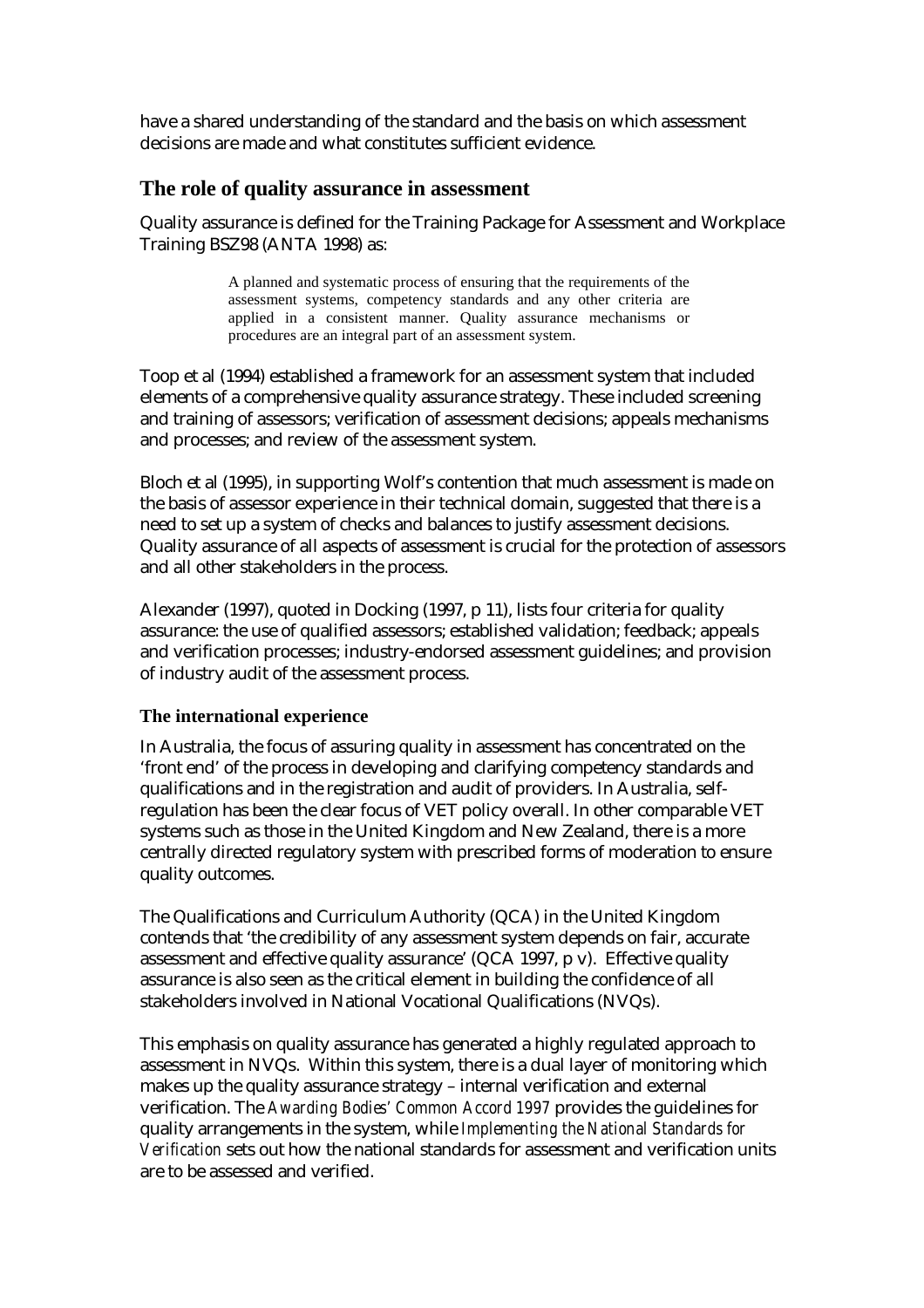Studies by Black (1993), Eraut (1994), Lester (1996; 1997; 1999) and Konrad (1999) highlight some of the critical issues and concerns that they have with the highly regulated approach adopted for assessment of NVQs. In particular, they focus upon the quality *control* nature of the UK system which includes increasing external monitoring and standardisation. Lester (1996) suggests that the solution is not one of quality control, but rather quality assurance. He contends that the solution primarily rests with ongoing professional development. For him, increasing the quality control measures is bound to have detrimental outcomes.

> The result is likely to be that while public confidence is increased, validity suffers as assessment increasingly concentrates on factors which are amenable to checks and controls … (Lester 1996, p 3)

More specifically, Konrad (1999, p 9) suggests that the complex role of internal verifier is often under-resourced and those carrying out this role have barely adequate initial education and training to undertake the tasks effectively. Eraut (1994, p 207):

> Evidence suggests that once established by training and regular communication, a community of assessors is able to ensure sufficiently standard use of criteria; but that it is easy for standardization to slip if training and communication are not regularly maintained.

> The training of assessors and verifiers is another essential component of quality assurance, because assessment and verification are themselves professional processes requiring special expertise.

The New Zealand Qualifications Authority (NZQA) adopts a somewhat less rigorous approach in implementing the New Zealand Qualifications Framework.

Unit Standards are established by Standards Setting Bodies, registration of providers, provision of assessment materials in some industry sectors by the relevant Industry Training Organisation; establishment of unit standards for assessment; provision of assessor training and the use of qualified assessors.

Assessments conducted against unit standards that are drawn from specific industry sectors are moderated through processes established by the relevant Industry Training Organisation. The NZQA requires providers of training to develop their own quality assurance systems. However, all unit standards set requirements for moderation, and training providers and standard-setting bodies are responsible for ensuring that assessors participate in the designated process for ensuring validity and consistency in assessment.

#### **Quality assurance and compliance**

In Australia, all RTOs must meet the requirements of the Australian Recognition Framework to obtain and maintain registration. These requirements have been reviewed and will be changed substantially in 2001 reflecting the national concern with consistency and quality. The revised ARF will stipulate requirements for:

systems for quality training and assessment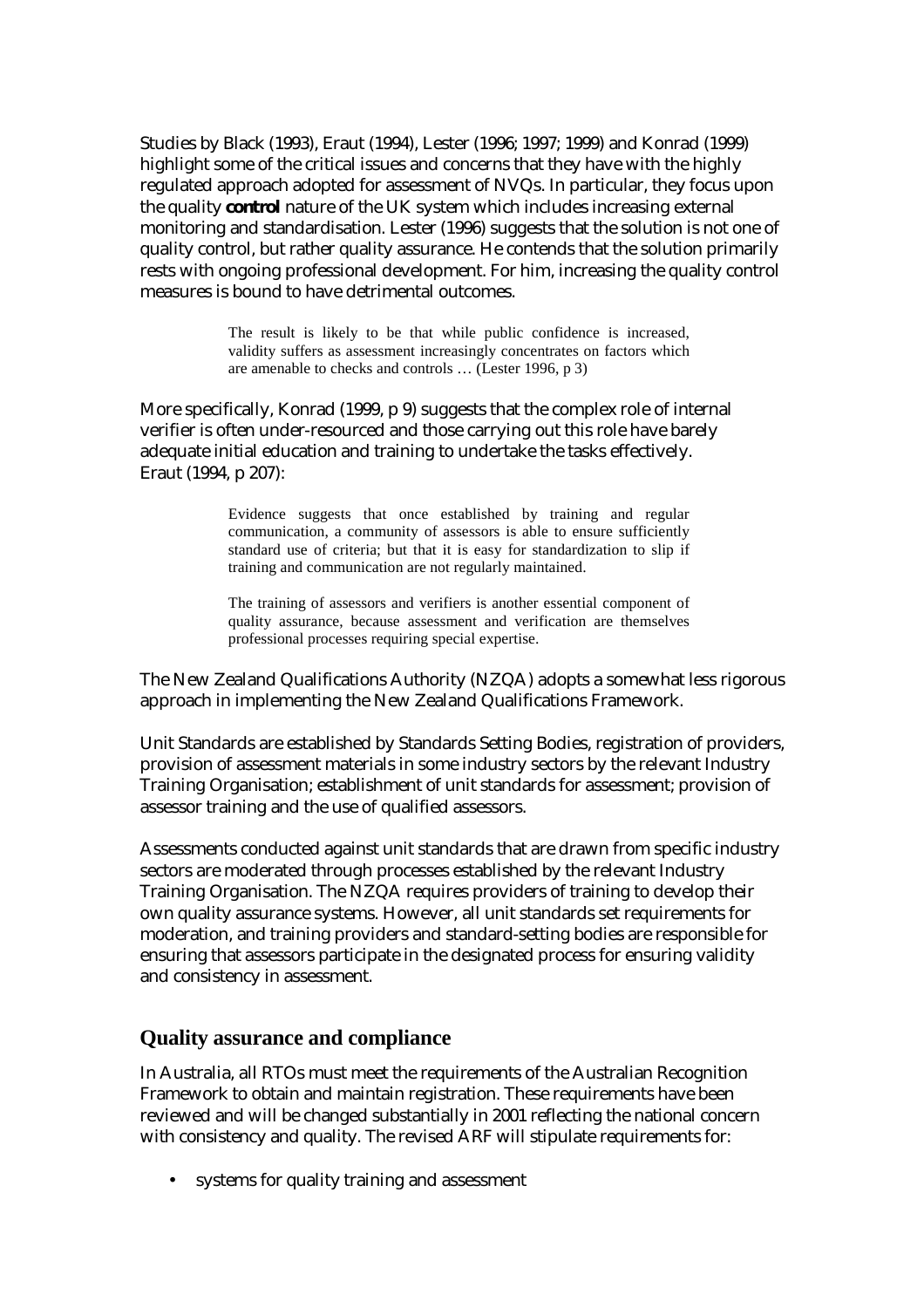- compliance with Commonwealth and state/territory legislation and regulations
- effective financial management
- effective administrative and records management procedures
- recognition of qualifications issued by other RTOs
- access and equity
- competence of RTO staff
- RTO assessments
- learning and assessment strategies
- issuing qualifications
- use of national and state logos
- ethical marketing and advertising.

Regardless of any regulatory requirements, an organisation needs to be committed to providing the best possible training delivery and assessment services. Quality assurance focuses on a systematic approach to improvement that recognises and responds to the needs and expectations of all stakeholders in the enterprise.

Smith (2000, p 29) concludes that:

The consistent message from the research, worldwide, into successful assessment practice is that the achievement of assessment quality requires an integrated package of initiatives: relevant and practice-oriented preservice and professional development training; a combination of both progressive ('formative') and summative assessment; a genuine 'team' effort between professional trainers and appropriate industry/employer representatives; on-going research into, and dissemination of, best practice; clearly defined standards for both initial and on-going 'registration' as a trainer (as distinct from a training organisation); and an effective system of moderation and audit. Unless all of these components are addressed in an integrated fashion, quality of assessment is unlikely to be achieved.

## **Identifying and developing quality assurance strategies**

In 2000, the Canberra Institute of Technology (CIT) and the Vocational Education and Assessment Centre, TAFE NSW (VEAC) investigated strategies for improving confidence in assessment decision making for providers (NCVER, to be published). Issues initially identified by providers as having an impact on the quality of assessment and the level of confidence of assessors and others in the VET sector were: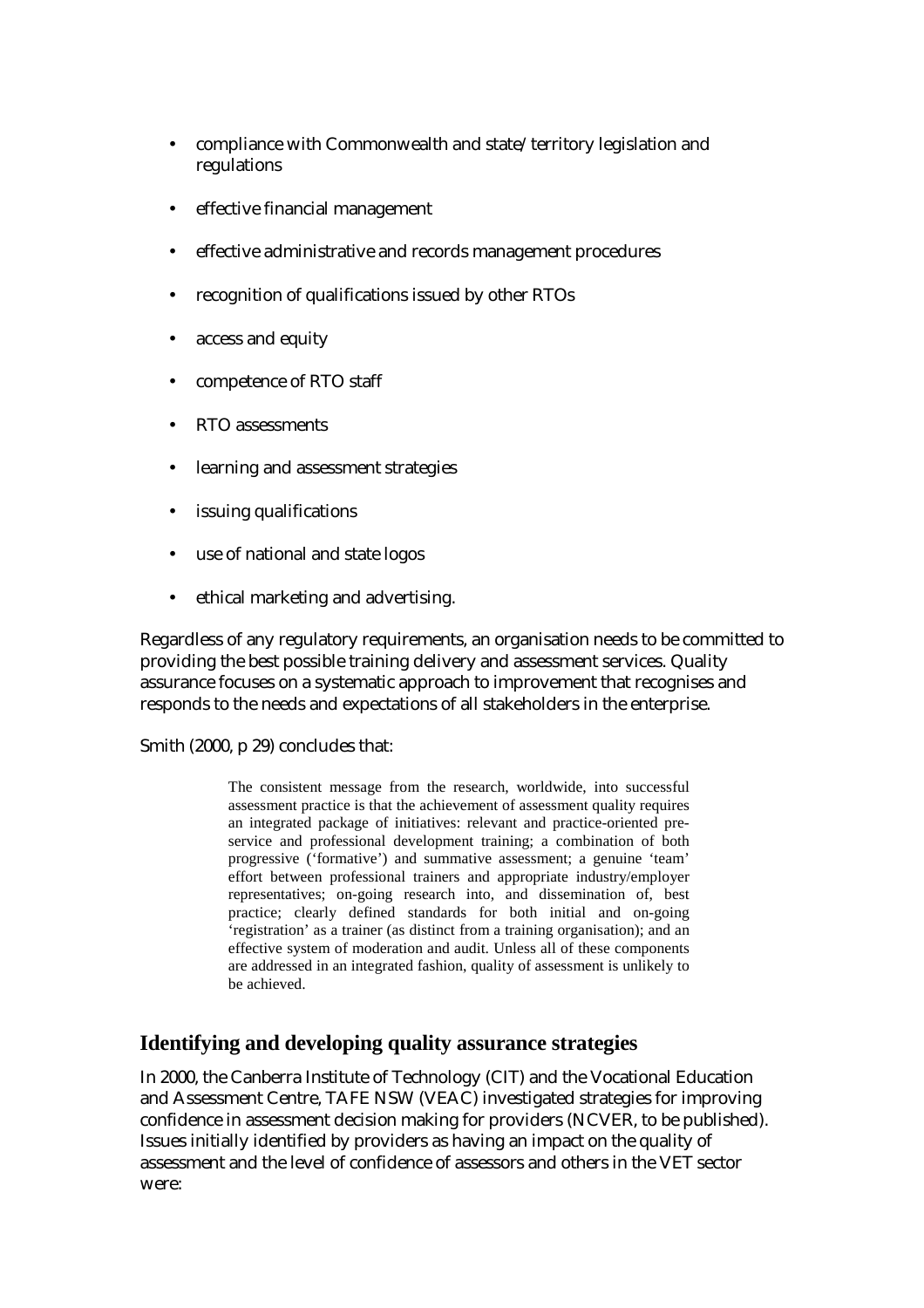- the lack of consistency in assessment decisions and assessment practice
- the new demands placed on assessors and assessment with the implementation of training packages
- the lack of rigorous quality assurance processes
- concerns about the quality of assessor training programs and ongoing support for assessors.

This research drew together assessors from private and public providers specifically from the Children's Services, Information Technology and Horticulture industries. The project found that although providers used a range of quality assurance strategies, very few organisations currently have a comprehensive strategy to assure quality in assessment. From this consultation, specific strategies were identified for further development in the areas of validation of assessment tools and judgement, gathering of evidence and the use of assessment partnerships.

Findings from this research are currently being used to develop an assessment guide for RTOs and assessors to develop comprehensive quality assurance arrangements for their organisations (DETYA, in press). The key aspects of assessment we consider necessary to be quality assured are:

- the assessment system
- the assessment process
- the assessors
- the evidence
- the judgement.

This comprehensive approach identifies strategies to assure quality for each of these aspects but particularly recognises the vital role of assessors and the need for them to participate in validation activities and continued professional development.

## **Validation as a key quality assurance strategy**

Recent Australian national and state-based research points towards the need to support assessors in their decision making through activities to validate or moderate the evidence collected and the judgement made.

The revised ARF standards (ANTA 2001, draft February) in fact stipulate that RTOs implement a validation process and define it as:

> reviewing, comparing and evaluating assessment processes, tools and evidence contributing to judgements made by a range of assessors against the same standards. Validation strategies may be internal processes with stakeholder involvement or external validations with other providers and/or stakeholders.

While there are some providers and specific industry sectors currently implementing adhoc validation activities with assessors, there is little evidence to date of RTOs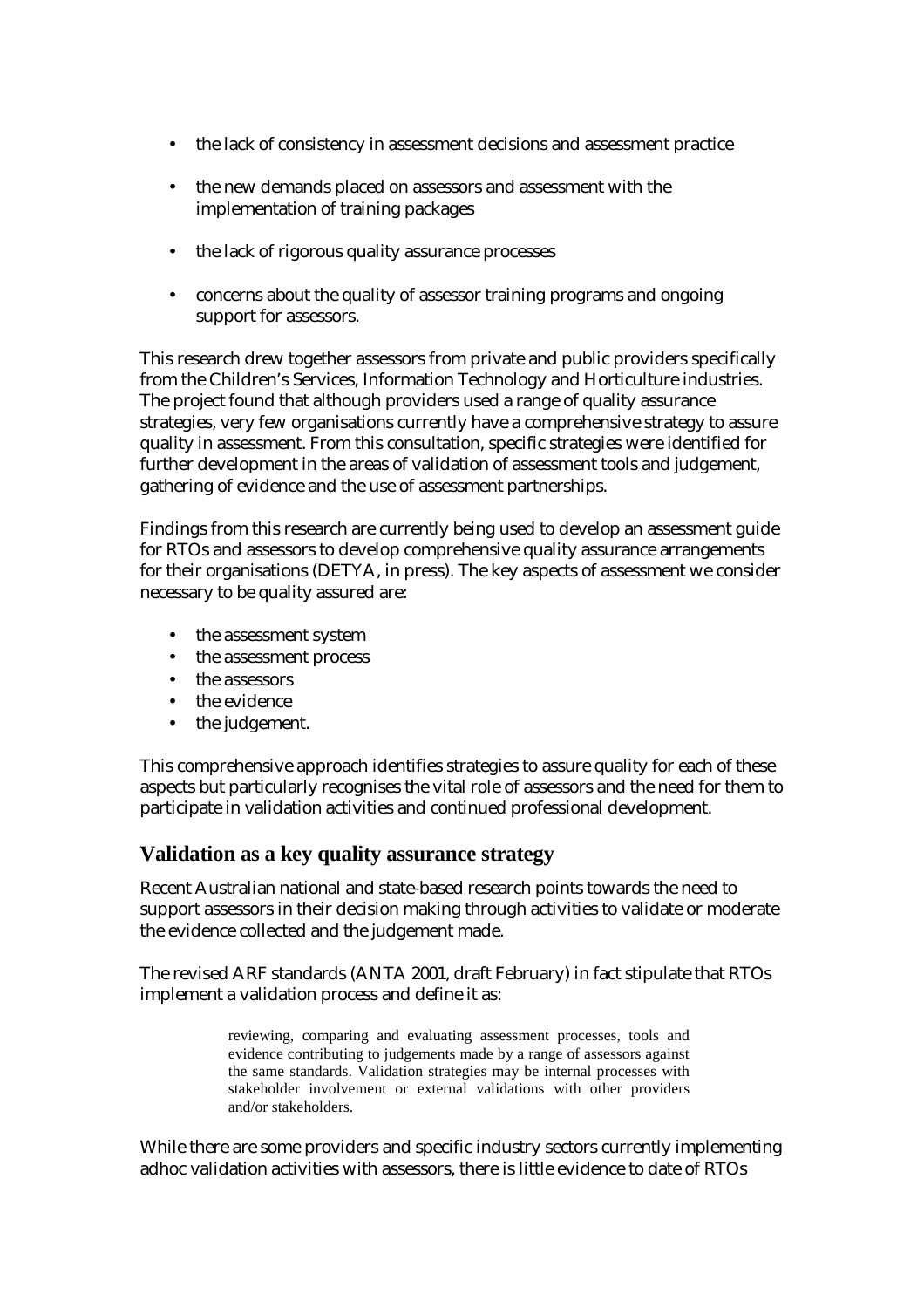encouraging their assessors to systematically review, compare and evaluate their assessment processes, tools and evidence (NCVER, to be published).

(Note that the use of the term 'moderation' is being debated. Moderation has traditionally implied some statistical application to achieve norm-referenced scores such as the moderation activities for the NSW Higher School Certificate. In the case of competency-based assessment, the term validation is now used to describe the process of reviewing, comparing and evaluating assessment.)

## **Implementing these QA strategies – where to from here?**

#### *Tension between national compliance requirements and implementing quality assurance strategies by RTOs*

The revisions and strengthening of the ARF Standards for RTOs are being made in an attempt to improve consistency and quality of VET provision. These changes could become a whitewash to ultimate improvement of quality if RTOs treat them as maximum requirements rather than minimum standards. The RTO has to sponsor or own this process and have the will to devote resources to improving the quality of its training and assessment.

#### *Difficulties in implementation of quality assurance strategies*

The implementation of validation processes will certainly require RTOs to allocate additional resources for assessors to meet to compare and evaluate their assessment effectively. Our experience to date in working with RTOs suggests that while this process offers excellent opportunities for professional development and improving quality of assessment, providers will find it difficult to allocate the resources needed for effective operation.

#### *Tension in emphasis in implementation of the range of quality assurance strategies*

This paper has referred to the range of different strategies for assuring quality in assessment and stressed the need to implement all of them comprehensively.

It will be interesting to observe developments in attention to these strategies for assessment of VET courses in secondary schools. The issue of consistency of outcomes has become particularly significant with the inclusion of VET subjects linked to the ARF being used for university selection and is of great concern to ANTA CEOs. In a paper commissioned by ANTA, the Assessment Research Centre (Griffin et al 2001) recommends a range of strategies to deal with this complex issue, where VET subjects can contribute to what has been a single university entrance score for Australian universities.

The paper recommends the introduction of a standards referenced system for interpreting and reporting of VET subjects, with content-specific criteria developed for each vocational subject. Greater specificity in industry standards would be welcomed nationally.

The paper also recommends the development of calibration of assessment data through item response modelling procedures, which can be calibrated onto a single underlying differentiating scale for each VET subject or unit. Griffin et al (2001) specifically recommend that 'all VET assessment data that combines workplace and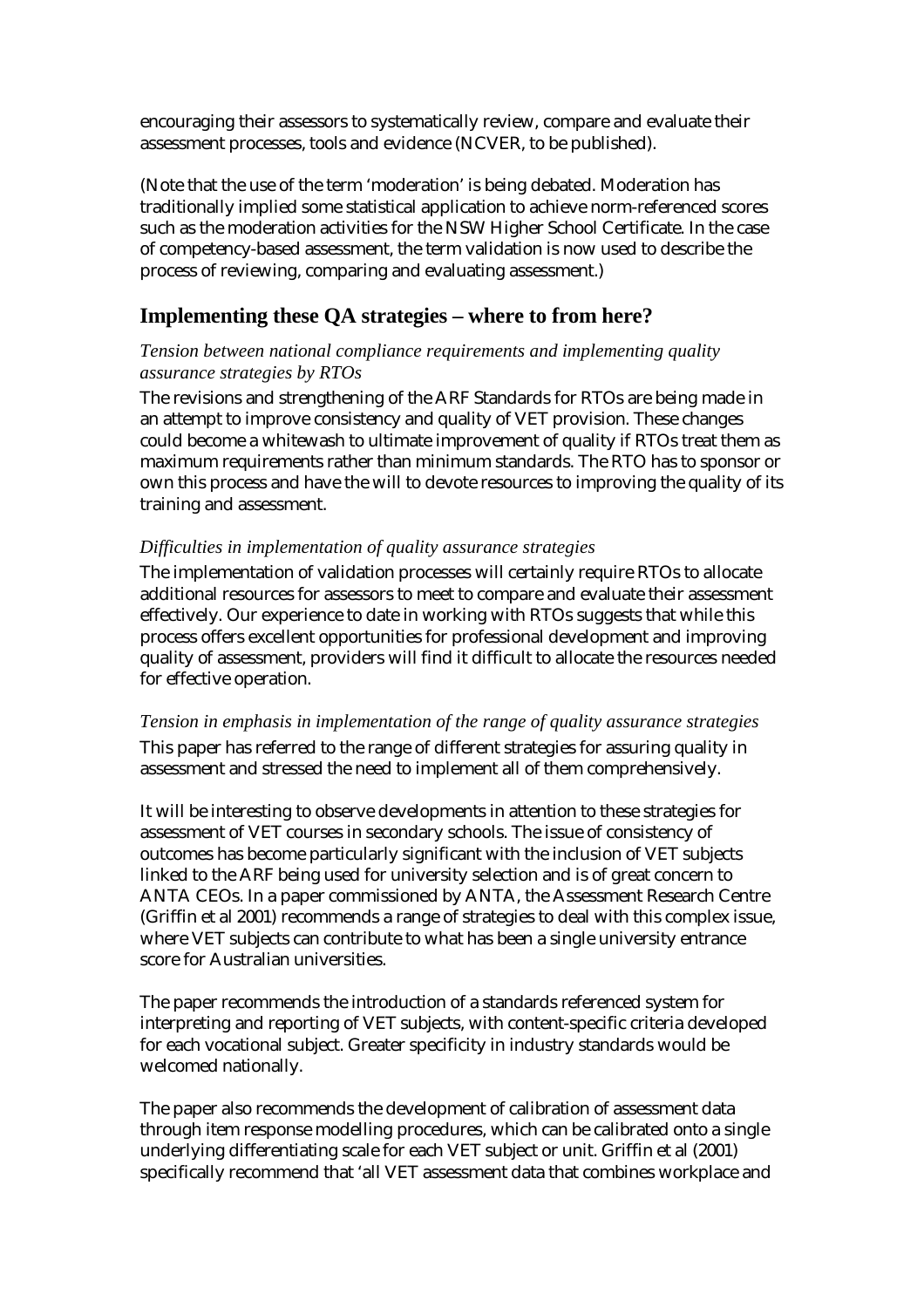classroom assessments to integrate competency and differentiating purposes should be centrally calibrated to enable quality assurance mechanisms to apply' (2001, Recommendation 11). A system is suggested where schools could design and administer performance tasks within approved assessment strategy and design parameters. The data from these assessments could then be provided to a central administrative agency for calibration. However, such measures would be costly, difficult to administer and potentially lack the flexibility needed to enable assessment that demonstrates competence in authentic workplace environments.

While the paper does identify a need for professional development for teachers in assessment task design, it focuses on the development of a national task bank. There is consideration of the potential role of moderation to support assessors. In this context, it is seen as the process of bringing scores and standards into alignment and the emphasis on the calibration of assessment tasks to ensure comparability across schools.

The task of balancing the needs of assessment for industry competency recognition and university selection is extremely complex. However, it will be interesting to watch the development of these recommendations and their potential viability in the broader VET context.

## **Conclusion**

We have defined confidence in assessment decision making as a sense of trust in the:

- quality of the information provided to learners
- validity of the assessment tools
- reliability and fairness of the assessment procedures
- sufficiency of evidence
- correctness of the interpretation
- accurateness of the recording and reporting of assessment results.

These factors must be included in the design of an RTO system to assure the quality of assessment. Minimum standards related to these factors are embodied in the ARF standards for RTOs. However there is a danger that they remain minimum standards, as some of the most valuable features such as activities for validating assessment will be costly to implement. In the effort to emphasise consistency rather than confidence, there may also be undue emphasis placed on strategies to standardise processes rather than provide resources to support assessors to perform their work with more confidence.

It is interesting to consider whether confidence in assessment decision making requires consistency of approach. The concept of consistency may ultimately be illusory as Schofield has suggested, but the confidence of providers, assessors and learners in assessment decision making certainly needs to be enhanced.

## **References**

ANTA (2001) Australian recognition framework standards for registered training organisations (draft February), Brisbane.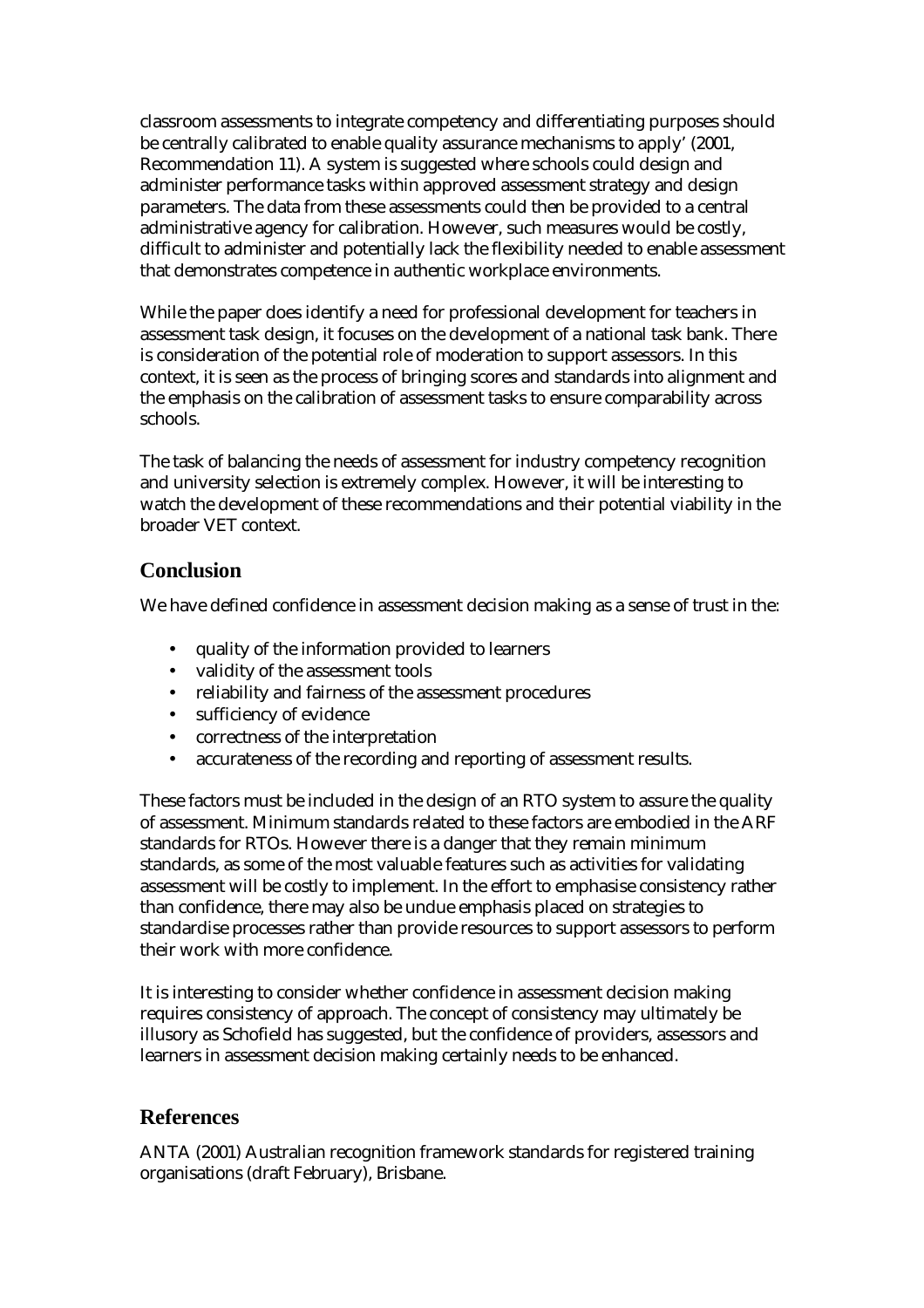Black H (1993) Sufficiency of evidence: what might be fair and defensible? Competence and Assessment, vol 20, pp 3-10.

Bloch B, Clayton B and Favero J (1995) Who assesses? In W C Hall (ed) Key aspects of competency-based assessment. Adelaide: National Centre for Vocational Education Research.

Clayton B, House R, Booth R and Roy S (2001, in press) Maximising confidence in assessment decision-making. Adelaide: National Centre for Vocational Education Research.

Docking R (1997) Assessor training programs: review of research. Adelaide: National Centre for Vocational Education Research.

DETYA (2001, in press) Quality assurance arrangements - assessment guide, Canberra.

Eraut M (1994) Developing professional knowledge and competence. London: The Farmer Press.

Griffin P, Gillis S, Keating J and Fennessy D (2001) Assessment and reporting of VET courses within Senior Secondary Certificates. Melbourne: Assessment Research Centre, Melbourne University.

Konrad J (1999) Assessment and verification of NVQs: policy and practice. Education-line: [www.leeds.ac.uk/educol/documents/000000889.htm.](http://www.leeds.ac.uk/educol/documents/000000889.htm)

Lester S (1999) Vocational qualifications in practice and principle: lessons from agriculture, Research in Post-Compulsory Education, vol 4, no 1, pp 1-10.

Lester S (1996) Which way NVQs? Education, Training, Employment, December, pp 21-24.

NTFC (2000, unpublished) Consistency in competency based assessment. Brisbane: Australian National Training Authority.

QCA, XXX NVQ Monitoring report 1998/99. [http://www.qca.org.uk/nvq](http://www.qca.org.uk/nvq-monitoring/98-audits.htm)[monitoring/98-audits.htm.](http://www.qca.org.uk/nvq-monitoring/98-audits.htm) 

Schofield K (1999) A risky business - review of the quality of Tasmania's traineeship system. Hobart: OVET.

Smith L (2000) Impacting on the quality of assessment in VET in Queensland. Brisbane: DETIR.

Toop L, Gibb J and Worsnop P (1994) Assessment system design. Melbourne: Australian Government Publishing Service.